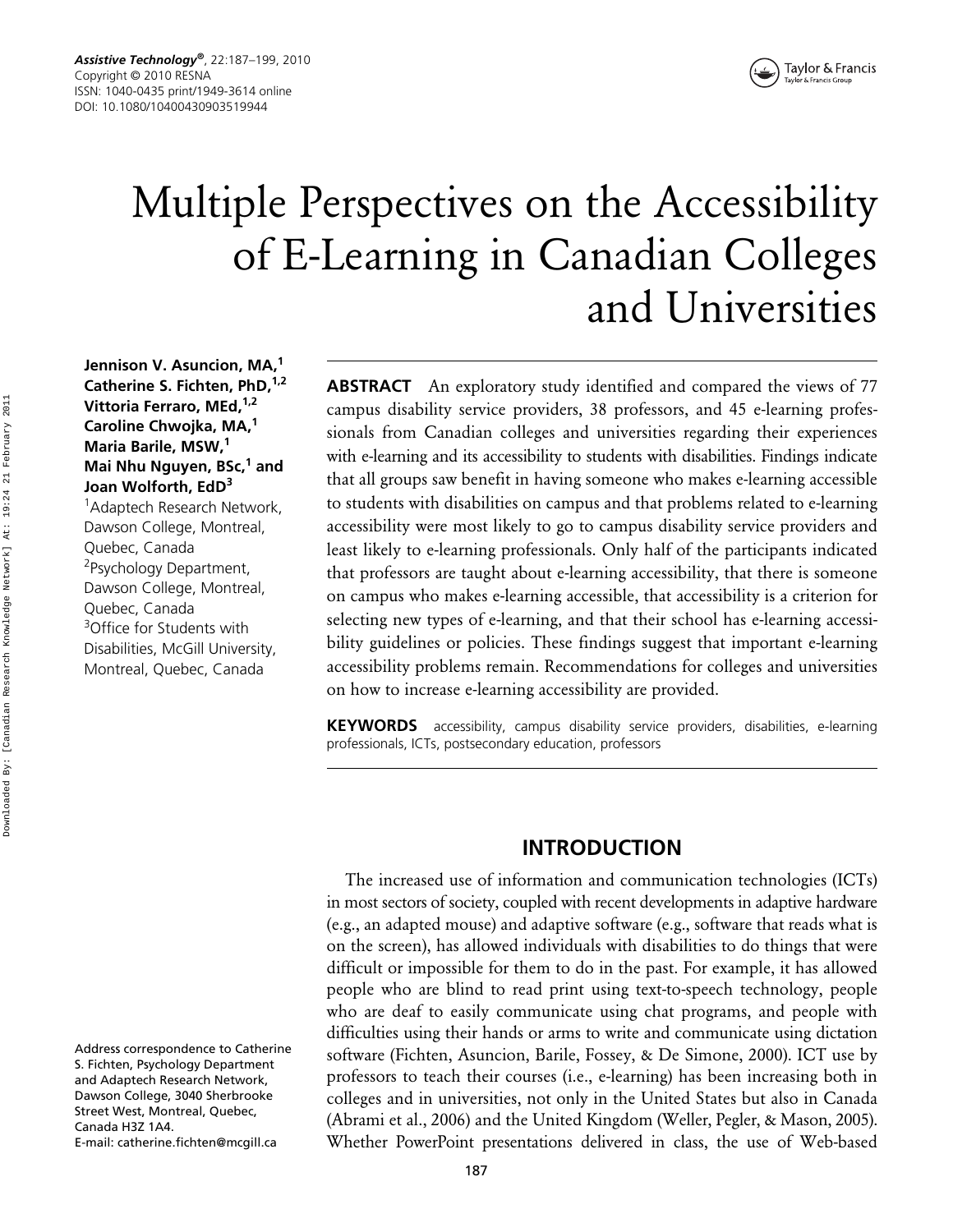discussion boards that further in-class conversation, or courses delivered completely over the Internet, it is clear that e-learning is here to stay.

Understanding how members of different stakeholder groups view and engage themselves in making e-learning accessible to students with disabilities in postsecondary education is critical, because the numbers of these students in postsecondary education have been rising during the past decade. A recent large-scale study showed that in 2003–2004, 11% of U.S. undergraduates had a disability (Snyder & Dillow, 2007). E-learning can promote inclusion of students with various disabilities (Di Iorio, Feliziani, Mirri, Salomoni, & Vitali, 2006). For example, online courses provide enhanced opportunities for individuals who, because of climate, health, transportation, or physical accessibility, experience barriers to attending classroombased courses (e.g., Debenham, 2002). Similarly, in traditional classes, students who have print impairments can access course notes and handouts on the course Web site without assistance, so long as these materials are designed to be accessible. In addition, e-mail allows students and professors to readily communicate with each other.

In spite of the tremendous opportunities afforded by e-learning for students with disabilities, unless care is taken, there are a variety of barriers that interfere with their effective use. Examples of difficulties using e-learning reported by students with disabilities include inaccessibility of course Web sites and course management systems, lack of knowledge about how to use e-learning on the part of both students and professors, inaccessibility of course materials in various formats both in and outside the classroom, and lack of adaptive technologies needed to access e-learning (Fichten et al., 2010).

Three stakeholder groups play key roles in making e-learning accessible. First are the professors who use e-learning to teach their courses. Their level of experience, the nature of their students' disabilities, the "adventurousness" of their e-learning use, and the nature of their disciplines all influence e-learning accessibility. Second are the campus disability service providers who make disability-related services and subject matter expertise available to the campus community at large and to students with disabilities in particular (AHEAD, 2010). These individuals are called on to resolve a myriad of disability-related issues, from classroom accessibility, to exam accommodations, to accessibility issues related to e-learning. These campus professionals typically have training in psychology, counseling, and/or special education fields. Although they clearly recognize the importance of elearning and accessibility, many are either unaware or ill equipped to cope with increasingly complex technological issues (Michaels, Prezant, Morabito, & Jackson, 2002; Stodden, Roberts, Picklesimer, Jackson, & Chang, 2006). Third are the e-learning professionals on campus who provide leadership, select e-learning technologies for campus-wide use, and provide help and training on e-learning and other ICTs to the campus community.

Each of these three stakeholder groups has an important role to play in assuring the accessibility of e-learning in colleges and universities. Because of their different backgrounds, roles, and experiences, these three groups are likely to have different perspectives about e-learning accessibility. Understanding these perspectives, along with associated commonalities, differences, and concerns, is necessary if e-learning is to become accessible to all postsecondary students. There have been studies related to the ICT needs and concerns of students with disabilities, including e-learning, where the participants were campus disability service providers (e.g., Fichten, Asuncion, Barile, Fossey, & Robillard, 2001; Stodden et al., 2006), assistive technologists (Thompson, 2004), and professors (Vogel, Leyser, Burgstahler, Sligar, & Zecker, 2006). The findings of these studies are difficult to compare because each had different goals, used different survey questions, and had different sampling limitations. Perhaps most important, none of these studies included the perspectives of e-learning professionals in their samples.

In the present study, which forms part of a larger investigation of e-learning (Asuncion, Fichten, & Barile, 2007; Fichten et al., 2010), the views of these three groups of stakeholders regarding their experiences and involvement in addressing the accessibility of e-learning to students with disabilities are compared. The following issues are also examined: (a) whether people and processes exist today to support e-learning accessibility on campus; (b) when they do exist, how well they work; and (3) in cases where they are absent, how well it might work if such people and processes did exist.

The study of e-learning accessibility to students with a variety of disabilities is relatively new. Hence, there is very little by way of developed theory.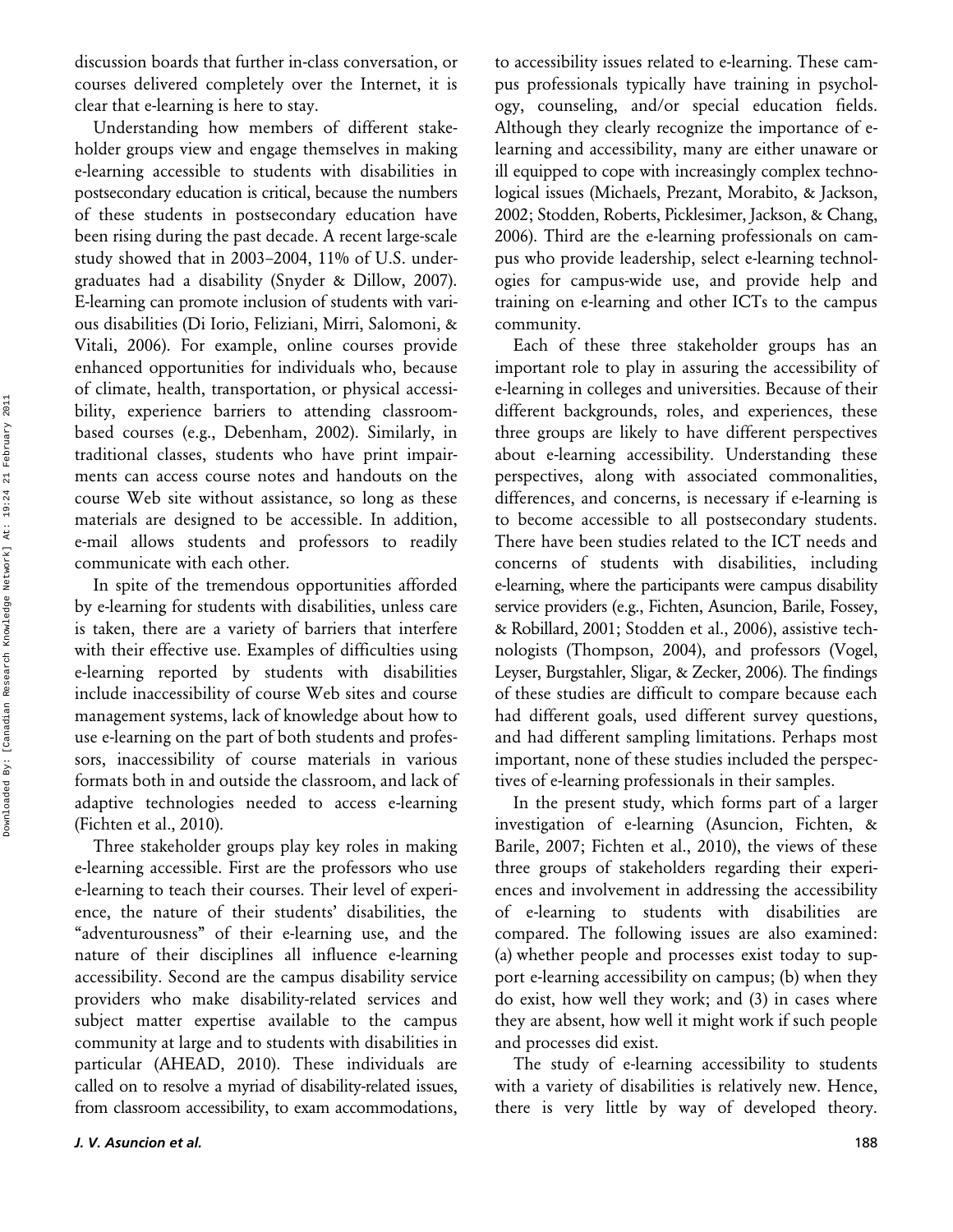Research tends to be purely applied and virtually atheoretical. This, too, is the case for the present investigation, which is an exploratory, descriptive study that is not theoretically based. Its main objectives are to identify and compare the views of the three groups and to suggest practical recommendations and hypotheses for future investigations.

# **METHODS Participants**

Seventy-seven campus disability service providers (19 males and 58 females), 38 professors (17 males and 21 females), and 45 campus e-learning professionals (23 males and 22 females) from 98 Canadian postsecondary institutions participated. Forty-six campus disability service providers worked at a junior/ community college and 28 at a university, two worked at another type of postsecondary institution, and one did not specify the type of institution. They had worked providing services an average of 7 years  $(SD = 6,$ range = 8 months-35 years, median = 5). They indicated that an average of 249 students  $(SD = 303,$ range =  $1-1,100$ , median = 113) were registered to receive services from their office. However, given the very large range, the median of 113 is probably a better measure of central tendency than the mean in this case.

All professors had taught at least one student with a disability in a course where they had used some form of e-learning during the last 3 years. Twenty-one worked at a junior/community college, 16 at a university, and one did not specify the type of institution. They taught in a variety of disciplines including arts, science, commerce, communications, office administration, and millwright technology. They had taught an average of 26 students with disabilities  $(SD = 77,$ range  $= 1-450$ , median  $= 10$ ) during the past 3 years. Again, the median of 10 students probably represents the best measure of central tendency. They had been teaching in postsecondary education for a mean of 14 years  $(SD = 11$ , range = 1-43, median = 12) and had used e-learning for a mean of 7 years  $(SD = 5,$ range  $= 1-25$ , median  $= 5$ ).

Twenty-five e-learning professionals worked at a junior/community college, 19 at a university, and one at another type of postsecondary institution. They had worked at 38 different postsecondary institutions for an average of 17 years  $(SD = 10$ , range  $= 1-35$ , median  $= 20$ ), and they had been involved with e-learning for an average of 7 years  $(SD = 4, \text{range} = 1-16, \text{median} = 7)$ . Their job titles were varied and included help desk intern, distance education specialist, and director of educational media development.

#### **Procedure**

In the first half of 2006, online questionnaires were administered to participants from universities and junior/community colleges from nine of Canada's 10 provinces as part of a larger investigation of the accessibility of e-learning to postsecondary students with disabilities. The research protocol was approved by the Dawson College Human Research Ethics Committee.

#### *Participant Recruitment*

Participants were recruited through e-mail discussion lists focusing on Canadian postsecondary education or e-learning and through project partners (Canadian Association of Disability Service Providers in Postsecondary Education and the Adaptech Research Network); in the case of professors and e-learning professionals, where it proved challenging to find participants, campus disability service providers were asked to recommend potential participants. In all cases, participants who indicated their interest were directed to a Web site where they read the consent form, which provided information about the study, including the draw for \$100 gift certificates to a large online computer store for each group. Clicking on the "I consent" button brought participants to the online questionnaire for their specific group.

#### *Online Questionnaire*

The online packages were slightly different for the three participant groups. These consisted of demographic questions, e-learning accessibility questions required for the larger investigation, the closed-ended e-learning-related questions for the present study, and a coupon to enter the draw for the gift certificate. Questions, which were developed in consultation with the project team and project partners, were pilot tested to uncover problems. Four-week test-retest reliability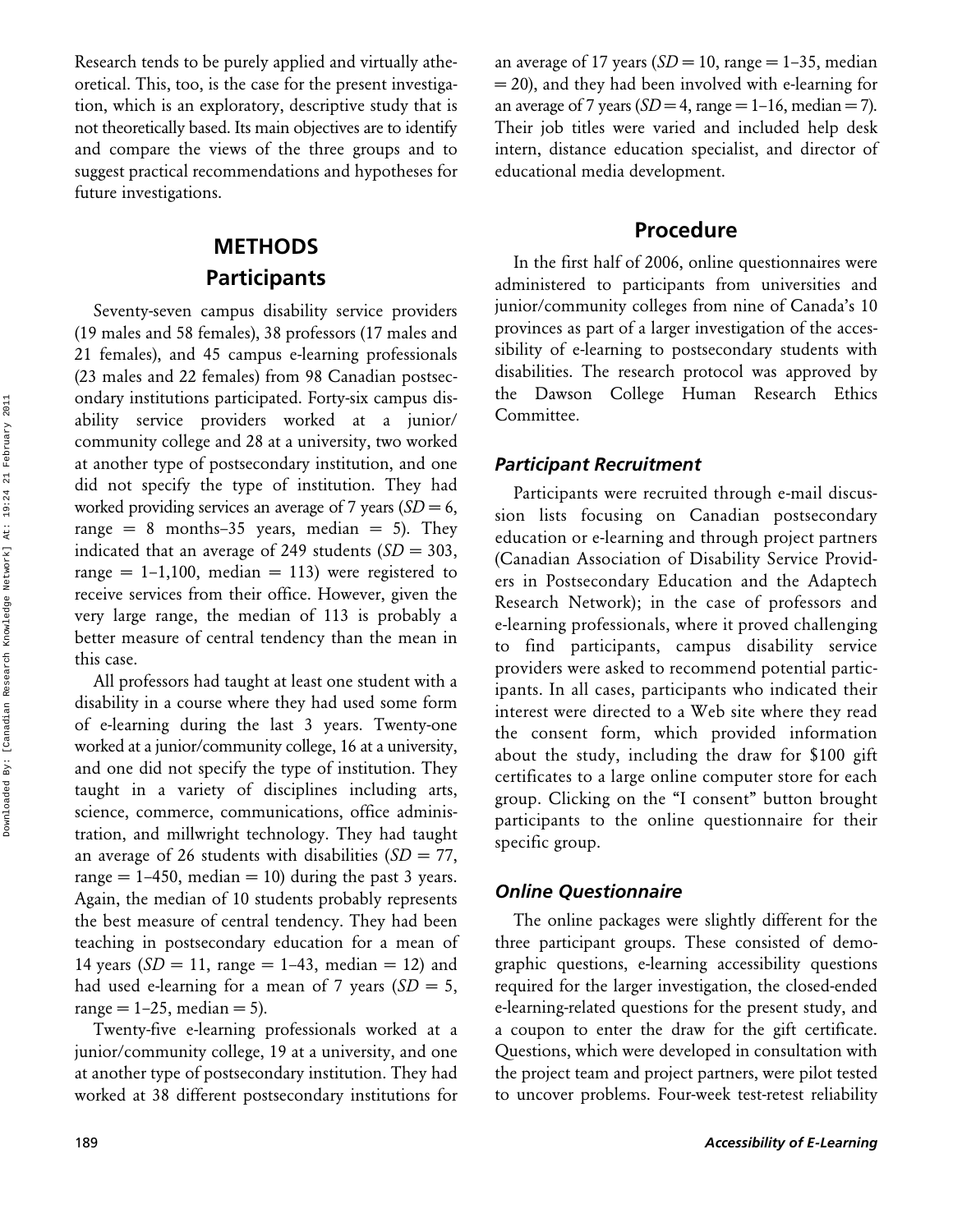was conducted. Questions with poor reliability were omitted from the final questionnaires, which are available from the corresponding author.

#### *Experiences with E-Learning*

Participants were asked to rate their level of agreement with a series of statements about their experiences with e-learning using a 6-point Likert scale  $(1 =$  strongly disagree,  $6 =$  strongly agree). All three groups were asked about the following aspects of the state of e-learning at their school: (a) their awareness of the e-learning accessibility needs of students with disabilities, (b) their knowledge about how to improve e-learning accessibility to students with disabilities, (c) the accessibility of e-learning to students with disabilities when used by professors in their courses, and (d) how interested professors are in receiving information on how to make e-learning accessible to students with disabilities. E-learning professionals and disability service providers were also asked how knowledgeable they were about the types of e-learning used by professors at their school.

#### *Actual and Potential Situations*

All participants were also asked to rate their level of agreement with six pairs of statements about e-learning situations at their school using a 6-point Likert scale  $(1 =$  strongly disagree,  $6 =$  strongly agree). The first item in each pair was a statement about a situation related to aspects of e-learning accessibility at the participant's school (e.g., "At my school, accessibility to students with disabilities is a criterion for selecting new types of e-learning"). If participants agreed with the statement (i.e., rating equal to or greater than 4), this was taken to mean that this was the *actual situation* that currently existed at their school. They were then asked to rate, on a 6-point Likert scale, how well the actual situation works (e.g., "At my school, it *works well* if accessibility to students with disabilities is a criterion for selecting new types of e-learning").

If participants disagreed with the statement about the situations (i.e., rating of 3 or less), this was taken to mean that the described situation did not exist at their school. These participants were asked to rate how well they felt it would work if the situation were to be true (i.e., *potential situation*; e.g., "At my school, it *would work well* if accessibility to students with disabilities

were to be a criterion for selecting new types of e-learning") on a 6-point Likert scale. Display of the second statement (actual/potential situation) was programmatically controlled in the Web-based questionnaire.

Situations that were asked about included (a) whether participants play an important role in ensuring that e-learning is accessible to students with disabilities, (b) whether problems related to the accessibility of e-learning usually come to them or their department/ office for resolution, (c) whether professors at their school are taught about e-learning accessibility-related issues, (d) whether there is someone who makes e-learning accessible to students with disabilities at their school, (e) whether accessibility to students with disabilities is a criterion for selecting new types of e-learning at their school, and (f) whether their school has guidelines/policies that explicitly address the accessibility of e-learning to students with disabilities.

# **RESULTS Experiences With E-Learning**

Table 1 presents the percentage of participants from the three groups who agreed with each statement about their experiences with e-learning. Chi-square goodness-of-fit tests, also seen in Table 1, were performed on the frequencies. Results indicate that most disability service providers and e-learning professionals felt they were knowledgeable about the types of e-learning used by professors at their school. Over two thirds of all three groups agreed that they were aware of the e-learning accessibility needs of students with disabilities. Close to 90% of disability service providers agreed they were knowledgeable about how to improve e-learning accessibility to students with disabilities, although only about two thirds of professors and e-learning professionals agreed with this statement. In contrast, 85% of professors agreed that e-learning is accessible to students with disabilities, although approximately 50% of disability service providers and e-learning professionals agreed with this statement. While virtually all professors felt that faculty are interested in receiving information on how to make e-learning accessible, less than two thirds of disability service providers agreed with this statement.

Findings on agreement ratings for the same items, which provide more detail, are presented in Table 2,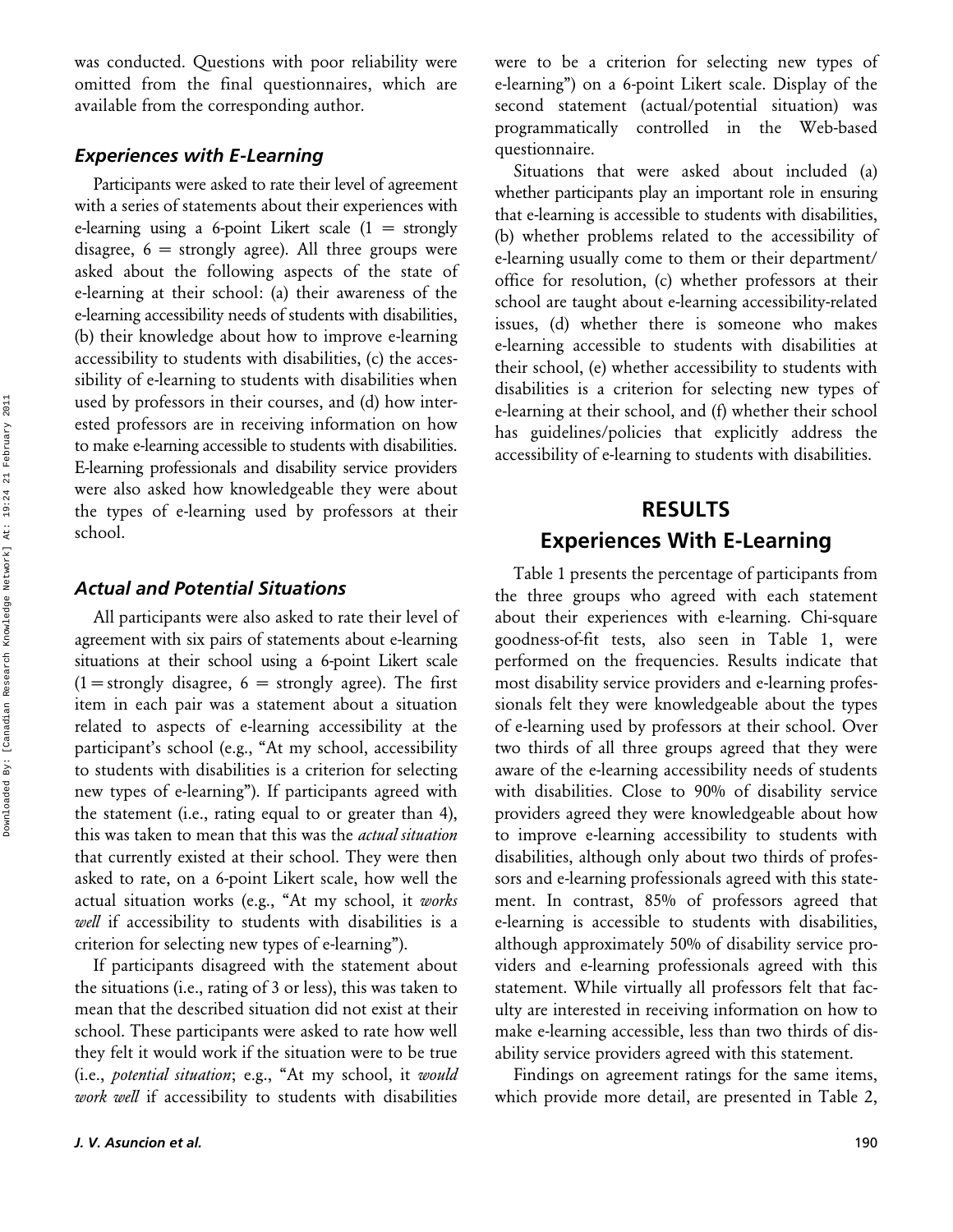#### **TABLE 1 Percentages of participants who agreed with each e-Learning statement**

|                                                                                                                                                                                      |                                    | Participants who agreed (%) |                             |              |
|--------------------------------------------------------------------------------------------------------------------------------------------------------------------------------------|------------------------------------|-----------------------------|-----------------------------|--------------|
| Experiences with e-learning                                                                                                                                                          | Disability<br>service<br>providers | <b>Professors</b>           | E-learning<br>professionals | df, $\chi^2$ |
| I am (my staff are) knowledgeable about the types<br>of e-learning used by professors at my school                                                                                   | 89.5                               |                             | 93.3                        | 1, 0.09      |
| I am (my staff are) aware of the e-learning<br>accessibility needs of students with disabilities                                                                                     | 89.5                               | 80.0                        | 73.3                        | 2, 5.37      |
| I am (my staff are) knowledgeable about how to<br>improve e-learning accessibility to students with disabilities                                                                     | 86.7                               | 67.6                        | 67.4                        | $2, 7.85*$   |
| When professors use e-learning in their courses<br>(e.g., PowerPoint in the classroom, downloadable PDF files,<br>CD-ROMs, WebCT), it is accessible to students with<br>disabilities | 57.5                               | 84.8                        | 42.5                        | $2.13.70**$  |
| At my school, professors are interested in receiving<br>information on how to make e-learning accessible<br>to students with disabilities                                            | 63.4                               | 94.1                        | 82.6                        | $2, 7.01*$   |

\**p* < .05; \*\**p* < .01

#### **TABLE 2 Agreement ratings for experiences with e-Learning statements**

|                                                                                                                                                                                      |   | Disability<br>service |   |     |                          | E-learning<br>providers Professors professionals |   | <b>ANOVA</b>     |   |                                    |
|--------------------------------------------------------------------------------------------------------------------------------------------------------------------------------------|---|-----------------------|---|-----|--------------------------|--------------------------------------------------|---|------------------|---|------------------------------------|
| Experiences with e-learning                                                                                                                                                          | м | SD                    | м | SD. | м                        | SD                                               | F | df               | р | Post-hoc<br>tests <sup>a</sup>     |
| I am (my staff are) knowledgeable about the types<br>of e-learning used by professors at my school                                                                                   |   | 4.67 1.22             |   |     | 5.07                     | 1.32                                             |   | 2.81 1, 119 .097 |   |                                    |
| 1 am (my staff are) aware of the e-learning accessibility 4.99 1.38 4.40 1.77 4.18 1.34 4.83 2, 153 .009**<br>needs of students with disabilities                                    |   |                       |   |     |                          |                                                  |   |                  |   | D > E                              |
| *014. 014. 1.23 A.43 2, 149 Arowledgeable about how to improve 4.52 1.35 4.03 1.59 3.77 1.23 4.43 2, 149<br>e-learning accessibility to students with disabilities                   |   |                       |   |     |                          |                                                  |   |                  |   | D > E                              |
| When professors use e-learning in their courses<br>(e.g., PowerPoint in the classroom, downloadable<br>PDF files, CD-ROMs, WebCT), it is accessible<br>to students with disabilities |   |                       |   |     | 3.68 1.51 4.85 1.44 3.45 |                                                  |   |                  |   | 1.66 8.70 2.143 .000** $P > D = E$ |
| At my school, professors are interested in receiving<br>information on how to make e-learning accessible<br>to students with disabilities                                            |   |                       |   |     | 3.83 1.32 5.47 1.23 4.43 |                                                  |   |                  |   | 1.24 9.97 2.78 .000** $P > D = E$  |

*Note.* The higher the score, the greater the agreement. Sample sizes vary slightly, because some participants failed to answer all questions.

 ${}^{a}D$  = disability service providers; P = professors; E = e-learning professionals.

\**p* < .05; \*\**p* < .01

along with the results of one-way analysis of variance (ANOVA) and Tukey HSD post-hoc tests. These show that disability service providers were significantly more likely than e-learning professionals to indicate that they are aware of the e-learning needs of students with disabilities and that they are knowledgeable about how to improve e-learning accessibility. Professors' scores did not differ from either of these two groups on these items. When it comes to the accessibility of e-learning, professors were significantly more likely to indicate that this was accessible than either disability service providers or e-learning professionals, who did not differ. The same was the case for the item dealing with professors being interested in receiving information on how to make e-learning accessible. Disability service providers and e-learning professionals did not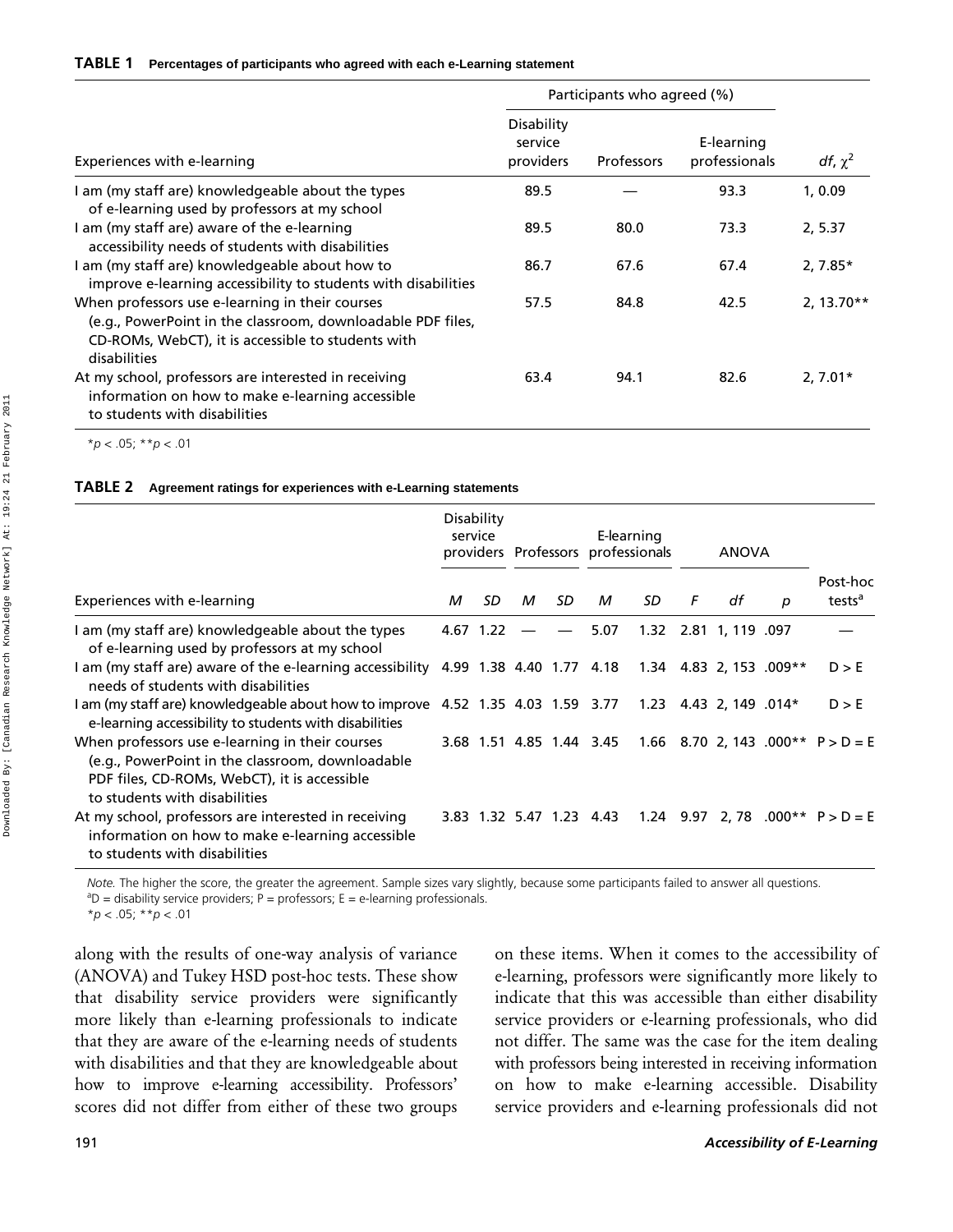differ in the extent to which they felt they were knowledgeable about the types of e-learning used by professors at their school.

## **Actual E-Learning Situations**

Table 3 presents chi-square goodness-of-fit test results along with the percentages of participants from the three groups who agreed with each statement about actual e-learning situations at their school. Overall, approximately two thirds of all three groups agreed that they play an important role in ensuring that e-learning is accessible. Problems related to the accessibility of e-learning were most likely to come to disability service providers, with over 70% indicating that this was the case at their school, and least likely to come to e-learning professionals (40%). Less than half of the participants from each group agreed that professors at their school are taught about accessibilityrelated issues. Roughly half of the participants from each group agreed that there is someone who makes elearning accessible to students with disabilities at their school, with disability service providers being the most pessimistic. Less than 40% of professors and disability service providers and a little over 50% of e-learning professionals felt that accessibility is a criterion for selecting new types of e-learning. Only about 20% of disability service providers and approximately 50% of the other two groups agreed that their school has

guidelines/policies that explicitly address the accessibility of e-learning.

Findings on mean agreement ratings for these items, which provide more detailed information, are presented in Table 4, along with the results of one-way ANOVA and Tukey HSD post-hoc tests. These show that disability service providers and professors were significantly more likely than e-learning professionals to indicate that problems related to the accessibility of e-learning to students with disabilities usually come to them for resolution. Disability service providers were significantly less likely than the other two groups to indicate that there is someone at their school who makes e-learning accessible or that their school has guidelines/policies that explicitly address the accessibility of e-learning to students with disabilities. E-learning professionals were significantly more likely than the other two groups to indicate that accessibility is a criterion for selecting e-learning at their school.

## **How Well Situations Actually Work and How Well They Could Potentially Work**

Table 5 presents mean ratings of how well actual situations work and how well potential situations would work if they were to exist. A series of ANOVA comparisons (3 groups  $\times$  2 situations [actual/potential])

**TABLE 3 Percentages of participants who agreed with each actual situation statement**

|                                                                                                                                                                      |                                    | Participants who agreed (%) |                             |              |
|----------------------------------------------------------------------------------------------------------------------------------------------------------------------|------------------------------------|-----------------------------|-----------------------------|--------------|
| <b>Actual situation</b>                                                                                                                                              | Disability<br>service<br>providers | <b>Professors</b>           | E-learning<br>professionals | df, $\chi^2$ |
| At my school, I (my service) generally play an important role in<br>ensuring that e-learning is accessible to students with disabilities                             | 74.0                               | 62.9                        | 66.7                        | 2, 1.64      |
| Problems related to the accessibility of e-learning to students<br>with disabilities usually come to me (my service) for resolution                                  | 71.1                               | 60.0                        | 40.0                        | $2.11.30**$  |
| At my school, professors are taught about e-learning<br>accessibility-related issues                                                                                 | 43.4                               | 34.3                        | 40.0                        | 2, 0.84      |
| At my school, there is someone (a department) who makes<br>e-learning accessible to students with disabilities<br>(e.g., produces captioning for online audio files) | 39.0                               | 58.8                        | 57.8                        | 2, 5.80      |
| At my school, accessibility to students with disabilities<br>is a criterion for selecting new types of e-learning                                                    | 38.7                               | 37.5                        | 53.3                        | 2, 2.93      |
| My school has guidelines/policies that explicitly<br>address the accessibility of e-learning to students with disabilities                                           | 21.1                               | 52.9                        | 52.3                        | 2, $16.40**$ |

<sup>\*\*</sup>*p* < .01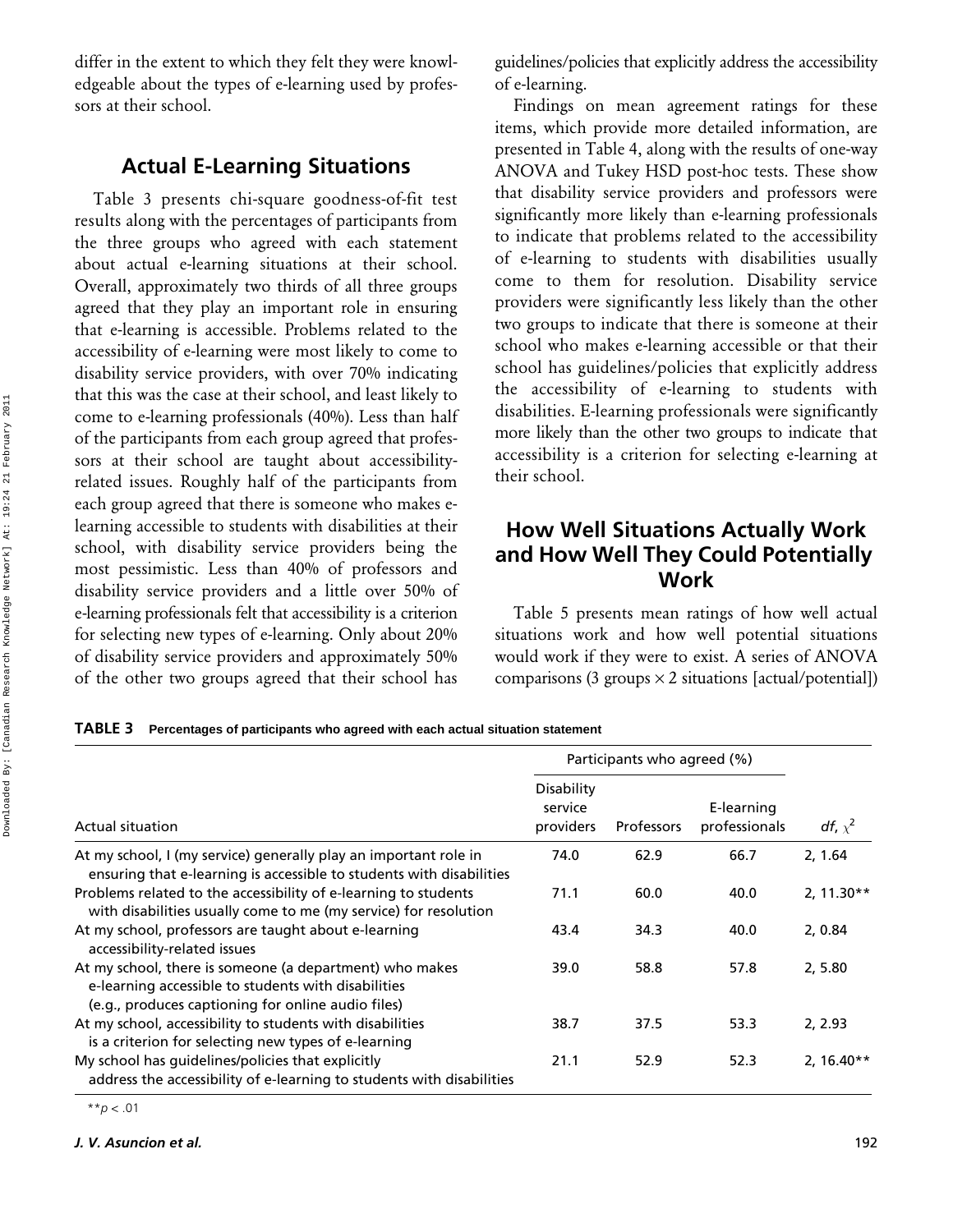|                                                                                                                                                                     |   | Disability<br>service |   |                     |                          | E-learning<br>providers Professors professionals |   | <b>ANOVA</b>             |   |                                     |
|---------------------------------------------------------------------------------------------------------------------------------------------------------------------|---|-----------------------|---|---------------------|--------------------------|--------------------------------------------------|---|--------------------------|---|-------------------------------------|
| Actual situation statement                                                                                                                                          | м | SD                    | м | SD                  | М                        | SD                                               | F | df                       | р | Post-hoc<br>tests <sup>a</sup>      |
| At my school, I (my service) generally play an<br>important role in ensuring that e-learning<br>is accessible to students with disabilities                         |   |                       |   | 4.25 1.57 3.89 1.97 | 3.98                     | 1.56                                             |   | 0.71 2, 154 .493         |   |                                     |
| Problems related to the accessibility of e-learning<br>to students with disabilities usually come to me<br>(my service) for resolution                              |   |                       |   |                     | 4.14 1.70 3.97 1.72 2.89 |                                                  |   |                          |   | 1.57 8.41 2, 153 .000** $D = P > E$ |
| At my school, professors are taught about<br>e-learning accessibility-related issues                                                                                |   |                       |   |                     | 3.03 1.50 2.60 1.63 2.93 |                                                  |   | 1.39 0.98 2, 153 .376    |   |                                     |
| At my school, there is someone (a department) who<br>makese-learning accessible to students with disabilities<br>(e.g., produces captioning for online audio files) |   |                       |   |                     | 2.82 1.86 3.82 1.82 3.64 |                                                  |   | $2.01$ 4.52 2, 153 .012* |   | $P = E > D$                         |
| At my school, accessibility to students with<br>disabilities is a criterion for selecting new<br>types of e-learning                                                |   |                       |   |                     | 2.79 1.66 2.72 1.63 3.64 |                                                  |   |                          |   | 1.51 4.74 2, 149 .010* $E > D = P$  |
| My school has guidelines/policies that explicitly<br>address the accessibility of e-learning to students<br>with disabilities                                       |   |                       |   |                     | 2.38 1.53 3.47 1.93 3.52 |                                                  |   |                          |   | 1.77 8.40 2, 151 .000** $P = E > D$ |

*Note.* The higher the score, the greater the agreement. Sample sizes vary slightly, because some participants failed to answer all questions.

 ${}^{a}D$  = disability service providers; P = professors; E = e-learning professionals.

\**p* < .05; \*\**p* < .01

as well as Tukey HSD post-hoc test results are also available in Table 5. Of interest here are situation main effects and the Group  $\times$  Situation interaction.

Results indicate that respondents rated the actual situation significantly more favorably than the potential situation on the item dealing with how well it works when they, themselves, play a role in ensuring e-learning accessibility and on the item dealing with how well it works when problems related to accessibility go to them for resolution. Conversely, potential situation ratings were significantly higher than actual situation ratings on the items dealing with how well it works when professors are taught about e-learning accessibility-related issues and on when guidelines and/or policies that address e-learning accessibility are in place.

A significant Group  $\times$  Situation interaction was also found for the item related to participants' role in ensuring that e-learning is accessible. This indicates that when members of each stakeholder group feel they play an important role, all groups believe that this works well. Although individuals who currently do not play an important role are, as a group, more pessimistic, this is not true of disability service providers, who believe that it would work reasonably well if they were to play an important role.

#### **DISCUSSION**

Before discussing the findings, it must be stressed that this study has limitations that may have influenced the results and may affect their generalizability. While all regions of Canada and both college and university sectors are represented, the samples are neither random nor fully representative of the populations studied. Given self-selection biases, disability service providers who are passionate about and, possibly, more heavily engaged in e-learning and accessibility on their campus are likely to be oversampled. Specific professors and e-learning professionals who had experience using e-learning in courses that enrolled students with disabilities were also deliberately sought out. Thus, their views may not be typical. Furthermore, because of the manner in which participants were recruited, it is impossible to calculate a final return rate. The use of e-mail discussion lists as the main form of recruitment poses methodological challenges in this regard.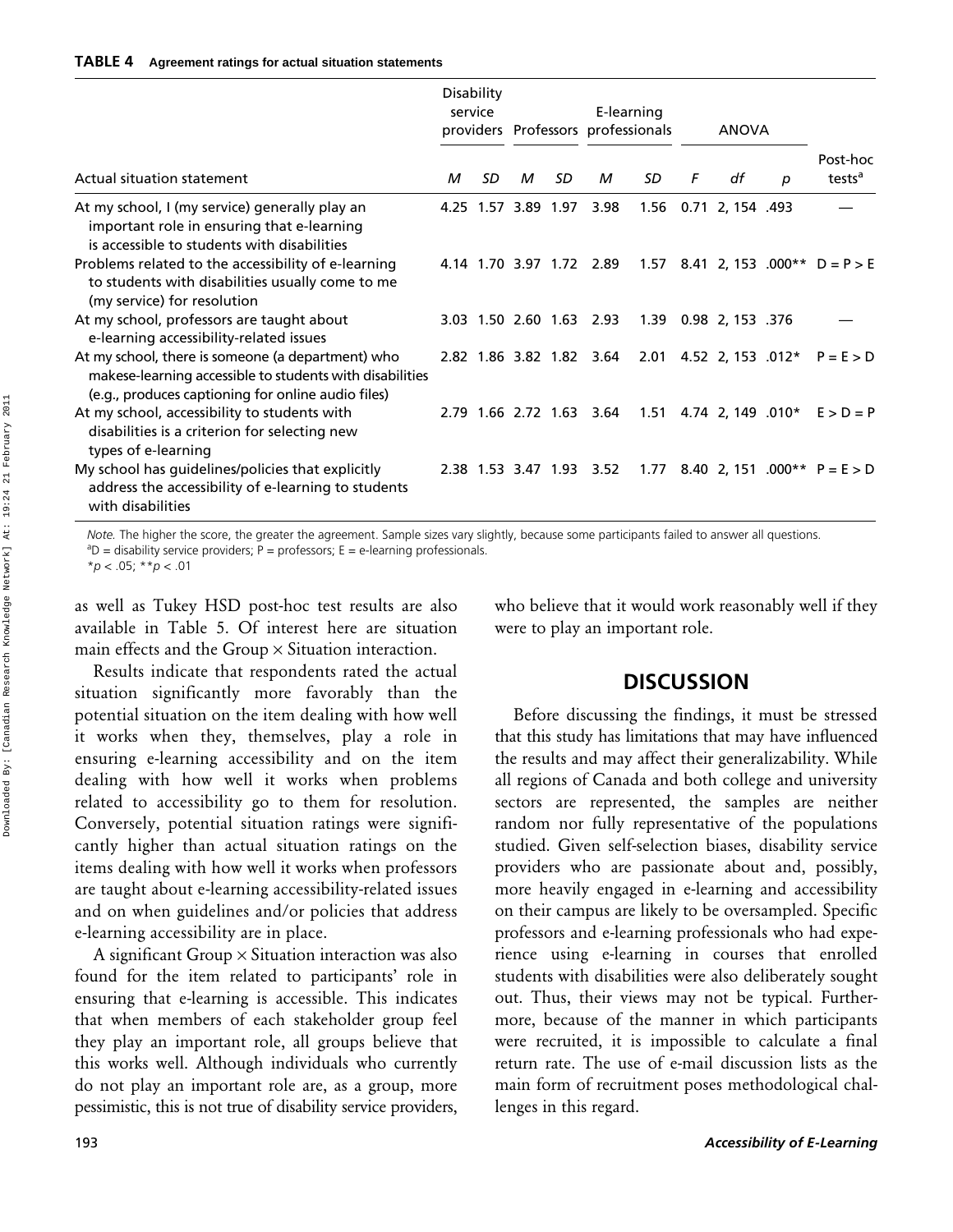| $\frac{1}{2}$<br>$\frac{1}{2}$ |
|--------------------------------|
| ś<br>ׇ֚֘֡<br>İ<br>l            |
| i                              |
| ׇׇ֓֡<br>ׇ֚֘֡                   |
| $\vdots$                       |
|                                |
| ١<br>١<br>l                    |
| ׇ֓֕֡                           |
|                                |
| ׇ֚֘֕֡                          |
| ׇ֚֬֡                           |

TABLE 5 Agreement ratings for how well actual and potential situations work **TABLE 5 Agreement ratings for how well actual and potential situations work**

|                                                                                                                                                                                 |          | Disability service<br>providers |                |                  | Professors       |                 | professionals<br>E-learning |                        |                  | ANOVA  |               |                                |
|---------------------------------------------------------------------------------------------------------------------------------------------------------------------------------|----------|---------------------------------|----------------|------------------|------------------|-----------------|-----------------------------|------------------------|------------------|--------|---------------|--------------------------------|
| Situation statement <sup>a</sup>                                                                                                                                                | Z        | SD                              | c              | Z                | SD               | C               | SD<br>Ż                     | Effect<br>C            | ц.               | ď      | p             | Post-hoc<br>tests <sup>b</sup> |
| an important role in ensuring that e-learning is accessible<br>At my school, it works well when I (my service) play<br>to students with disabilities<br>Actual                  | 5.14     | 0.97                            | 57             | 5.1              | 1.2              | $\overline{2}$  | 0.64<br>5.00                | Group<br>50            | $\overline{7.1}$ | 2, 151 | $.001**$      | ш<br>$\overline{\wedge}$       |
| yeld<br>an important role in ensuring that e-learning is accessible<br>At my school, it would work well if I (my service) were to<br>to students with disabilities<br>Potential | 4.95     | 1.36                            | $\overline{c}$ | $\overline{3.7}$ | $\overline{1}$ . | $\frac{1}{2}$   | 3.40 1.64 15                | Situation              | 27               | 1, 151 | $.000**$      | A > Po                         |
|                                                                                                                                                                                 |          |                                 |                |                  |                  |                 |                             | Interaction            | 5.5              | 2, 151 | $005**$       |                                |
| It works well when problems related to the accessibility of e-learning<br>to students with disabilities come to me (my service) for resolution<br>Actual                        |          | 4.91 1.07                       | 54             | 4.7              | 1.5 19 4.83      |                 | 0.99                        | Group<br>$\frac{8}{2}$ | 0.9              | 2, 148 | 428           |                                |
| accessibility of e-learning to students with disabilities<br>It would work well if problems related to the<br>Potential                                                         | 4.09 1.6 |                                 | $\overline{2}$ | 3.6              | $\frac{1}{3}$    |                 | 14 3.81 1.62 27             | Situation              | $\frac{8}{18}$   | 1, 148 | $.000*$       | A > Po                         |
| were to come to me (my service) for resolution                                                                                                                                  |          |                                 |                |                  |                  |                 |                             | Interaction            | 0.2              | 1, 148 | .857          |                                |
| Actual                                                                                                                                                                          |          |                                 |                |                  |                  |                 |                             |                        |                  |        |               |                                |
| At my school, it works well when professors are taught about<br>e-learning accessibility-related issues<br>Potential                                                            | 4.94     | 1.11                            | 32             | 4.6              | 1.2              | 12 4.89         | 0.83                        | Group<br>$\frac{8}{2}$ | 1.5              | 2, 149 | 227           |                                |
| At my school, it would work well if professors were taught about<br>e-learning accessibility-related issues                                                                     |          | 5.49 0.74                       | $\frac{3}{2}$  | 5.2              | $\frac{8}{2}$    | $\overline{23}$ | 0.83 27<br>5.33             | Situation              | $\overline{1}$   |        | $1,149.001**$ | $P_{\rm O}$ $>$ $\Delta$       |
|                                                                                                                                                                                 |          |                                 |                |                  |                  |                 |                             | Interaction            | $\overline{0}$   | 2, 149 | .932          |                                |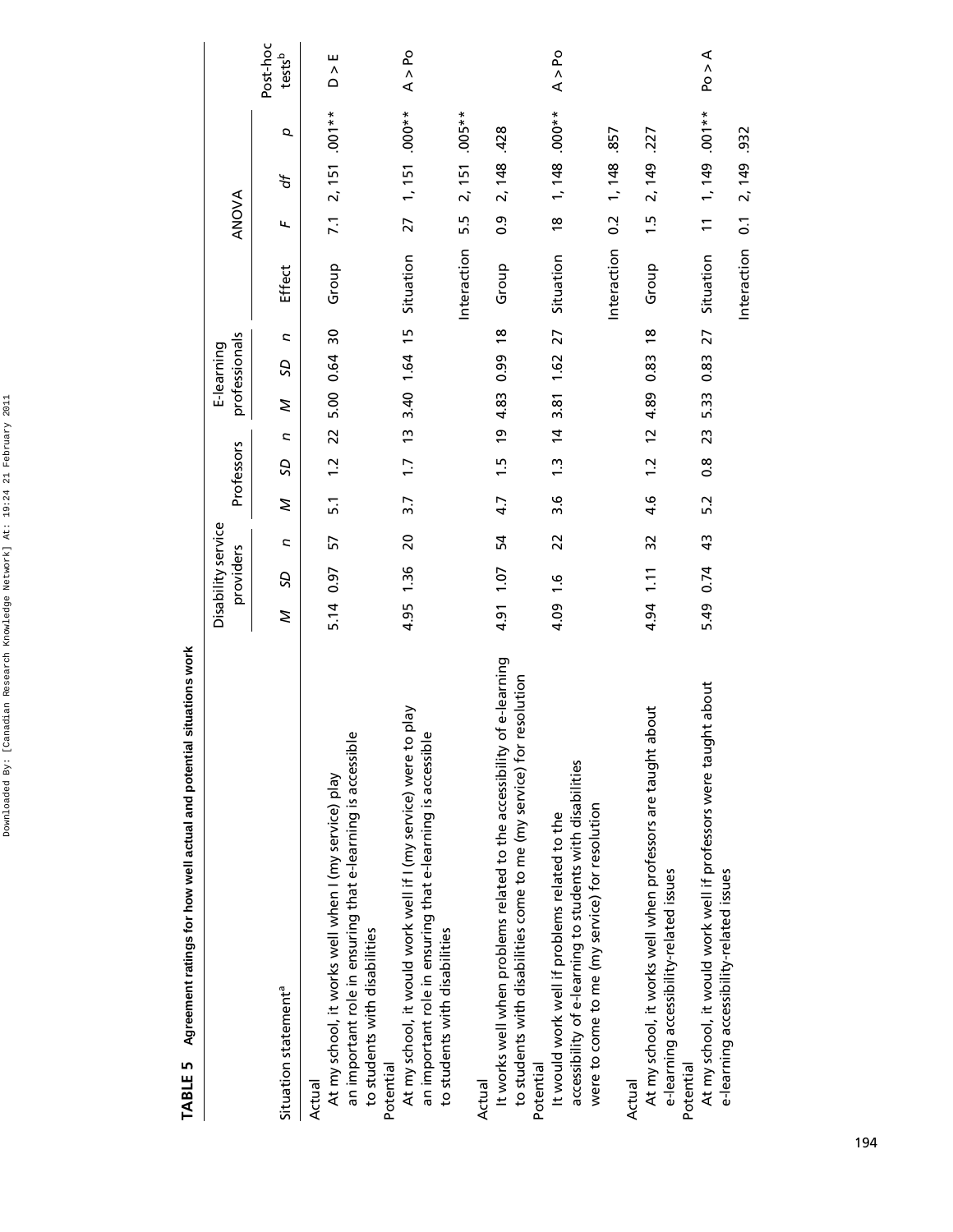|                                                                                                                                                                                                         |                                                                                                                                                                                      |                                 | ם<br>∆                                                                                                                                               |                                                                                                                                               |                                |                                                                                                                                                          | $P_{\rm O} \geq \Delta$                                                                                                                         |                              |
|---------------------------------------------------------------------------------------------------------------------------------------------------------------------------------------------------------|--------------------------------------------------------------------------------------------------------------------------------------------------------------------------------------|---------------------------------|------------------------------------------------------------------------------------------------------------------------------------------------------|-----------------------------------------------------------------------------------------------------------------------------------------------|--------------------------------|----------------------------------------------------------------------------------------------------------------------------------------------------------|-------------------------------------------------------------------------------------------------------------------------------------------------|------------------------------|
| .488<br>0.72 2, 150                                                                                                                                                                                     | .651<br>0.21 1, 150                                                                                                                                                                  | .486<br>Interaction 0.73 2, 150 | $*747*$<br>3.11 2, 146                                                                                                                               | 1.67 1, 146 .199                                                                                                                              | .308<br>nteraction 1.19 2, 146 | $1.91$ $2,148$ .151                                                                                                                                      | $.032*$<br>4.69 1, 148                                                                                                                          | Interaction 0.14 2, 148 .873 |
| Group                                                                                                                                                                                                   | Situation                                                                                                                                                                            |                                 | Group                                                                                                                                                | Situation                                                                                                                                     |                                | Group                                                                                                                                                    | Situation                                                                                                                                       |                              |
| 0.83 20 5.23 1.21 26<br>5.2<br>$\overline{\mathbf{50}}$<br>0.86<br>5.23                                                                                                                                 | $\overline{6}$<br>0.78<br>5.05<br>$\frac{1}{4}$<br>$\frac{0}{1}$<br>5.36<br>47<br>0.8<br>5.47                                                                                        |                                 | $\overline{24}$<br>1.12<br>0.85 12 4.96<br>5.0<br>29<br>0.81<br>5.17                                                                                 | $\overline{21}$<br>$\ddot{ }$ .<br>1.43 20 4.62<br>$4\overline{4}$<br>46<br>1.35<br>5.3                                                       |                                | 23<br>1.27<br>4.61 1.38 18 4.39<br>$\frac{6}{2}$<br>4.94 1.12                                                                                            | $\overline{21}$<br>1.06<br>4.86<br>1.17 16<br>5.19<br>8<br>$\overline{1}$<br>5.25                                                               |                              |
| At my school, it works well when someone (a department) makes<br>e-learning accessible to students with disabilities (e.g.,<br>producescaptioning for online audio files)<br>Potential<br>Actual<br>195 | At my school, it would work well if someone (a department) were<br>to make e-learning accessible to students with disabilities<br>(e.g., produces captioning for online audio files) | Actual                          | with<br>disabilities is a criterion for selecting new types of e-learning<br>At my school, it works well when accessibility to students<br>Potential | arning<br>At my school, it would work well if accessibility to students with<br>disabilities were a criterion for selecting new types of e-le | Actual                         | of e-learning to students with disabilities at my school works well<br>Having guidelines/policies that explicitly address the accessibility<br>Potential | of e-learning to students with disabilities at my school would work wel<br>Having guidelines/policies that explicitly address the accessibility |                              |

*Note*. The higher the score, the greater the agreement. Sample sizes vary slightly, because some participants failed to answer all questions.

Mote. The higher the score, the greater the agreement. Sample sizes vary slightly, because some participants failed to answer all questions.<br><sup>a</sup>Actual situations relate to aspects of e-learning accessibility that currently aActual situations relate to aspects of e-learning accessibility that currently exist. Potential situations relate to aspects of e-learning accessibility that do not currently exist. Participants who agreed with an actual situation statement rated how well the situation works at their school. Those who disagreed with an actual situation statement rated how well the situation would work in their school.<br>PD = disability service provide

\**p* < .05; \*\**p* < .01

195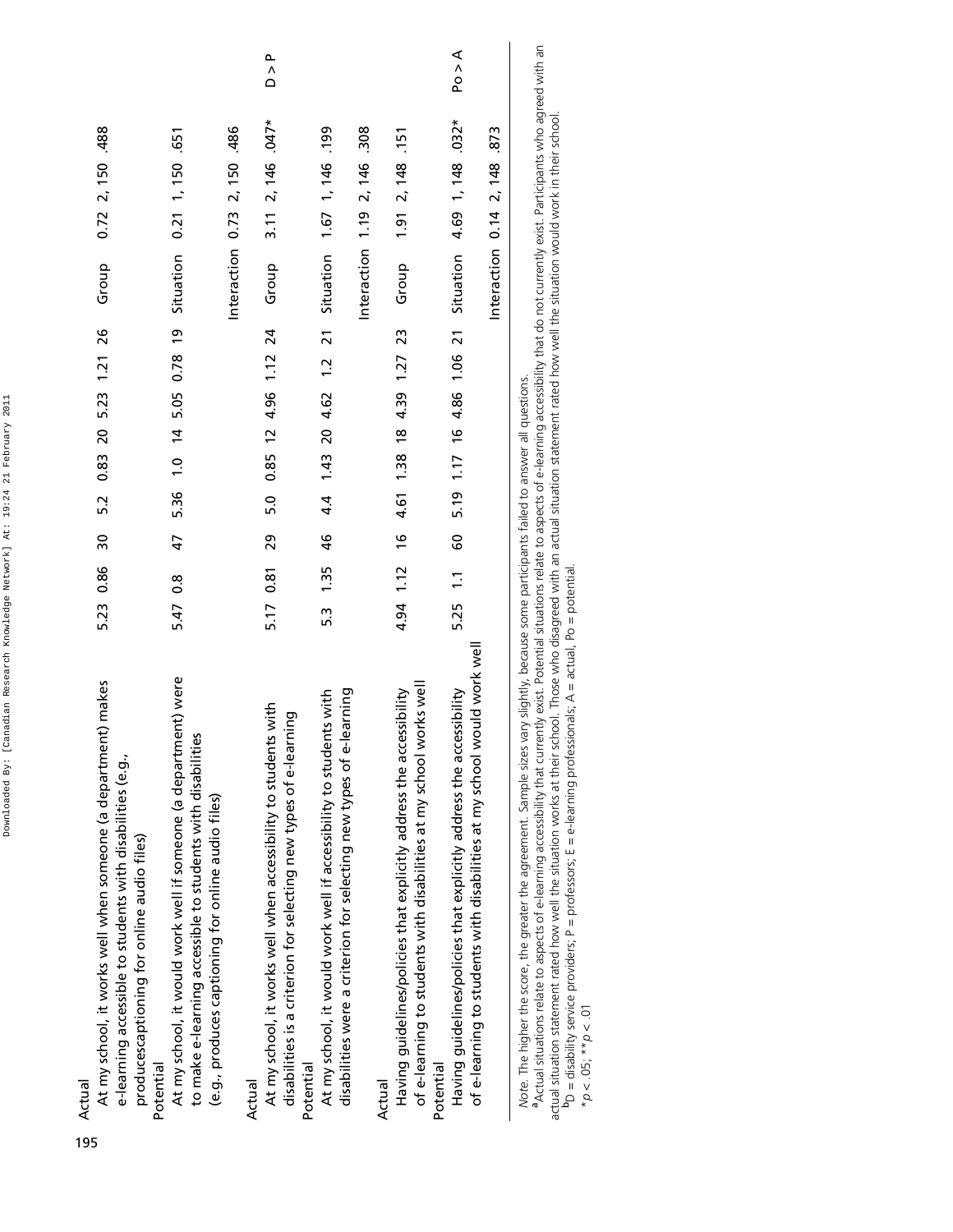## **Knowledge About E-Learning and its Accessibility**

Although it was clearly expected that e-learning professionals would indicate that they knew about the types of e-learning professors use, it was reassuring to find that disability service providers were just as likely to indicate that they were knowledgeable. Nevertheless, in this case, the word "knowledgeable" might have different meanings for the two groups.

When it comes to awareness of the e-learning accessibility needs of students with disabilities and about how to make e-learning accessible to them, disability service providers were most likely to indicate that they were aware. This is consistent with recent trends reported by Stodden et al. (2006) and makes sense in light of the finding that this group was most likely to indicate playing an important role both in ensuring e-learning accessibility and in dealing with e-learning accessibility issues. That being said, professors and e-learning professionals are ultimately the users, drivers, adopters, and decision makers around these technologies. This suggests that they need to improve their level of understanding and involvement in these areas.

Another study objective was to gain information about the accessibility of e-learning used by faculty and about how interested professors were in receiving information about making e-learning accessible. The results indicate that professors were most optimistic on both counts by a large margin. Certainly the professors in this sample are telling us that they do want this type of information. But as noted in the section on limitations, the sample of professors was selected based on the recommendations of disability service providers and may not be typical of faculty in general. Regrettably, less than two thirds of disability service providers, who are most closely involved with accessibility issues, felt that professors were interested in receiving information about how to make e-learning accessible. Thus, it was not surprising to find that only about 40% of all three groups of respondents indicated that professors at their school are taught about e-learning accessibility-related issues.

Disability service providers may well be responding based on the type of reaction they receive when they reach out directly to professors, who often want information delivered on an "as needed" basis, as suggested by Bissonnette (2006). His findings show that, when asked how they wished to receive information about

accessibility and disability issues in general, professors chose a Web site and printed material. As Bissonnette points out, the limitation of such a just-in-time approach is that accessibility is retrofitted, a solution that does not yield optimal results (Burgstahler, 2008).

## **How Is E-Learning Accessibility Being Addressed?**

As noted earlier, disability service providers are most likely to play an important role in ensuring accessibility and in solving e-learning problems. Professors are generally not taught how to make e-learning accessible, possibly because of lack of interest or because of issues related to the format and vehicle for instruction (Bissonnette, 2006). These results, coupled with the findings showing that (a) only half of the participants agreed that there is someone at their school who is responsible for making e-learning accessible to students, (b) less than half of the participants agreed that accessibility is a priority criterion for selecting new types of e-learning at their school, and (c) only somewhere between one third and one half of the participants agreed that their school has guidelines about the accessibility of e-learning, suggest that serious problems related to the accessibility of e-learning remain.

## **Similarities and Differences Between Groups**

The results show that e-learning professionals indicate being least aware of the e-learning access needs of students with disabilities and least knowledgeable about how to make e-learning accessible. On the topic of whether there is someone who makes e-learning accessible to students with disabilities at their school, professors were most likely to believe that there was someone like that on campus. Given the responses of disability service providers, who were least likely to believe that there is someone on campus who is charged with this task, one might assume that professors and e-learning professionals had disability service providers in mind when responding to this item. This would not be an unreasonable conclusion when taking into account that disability service providers are seen to be the subject matter experts when it comes to "all things" involving students with disabilities.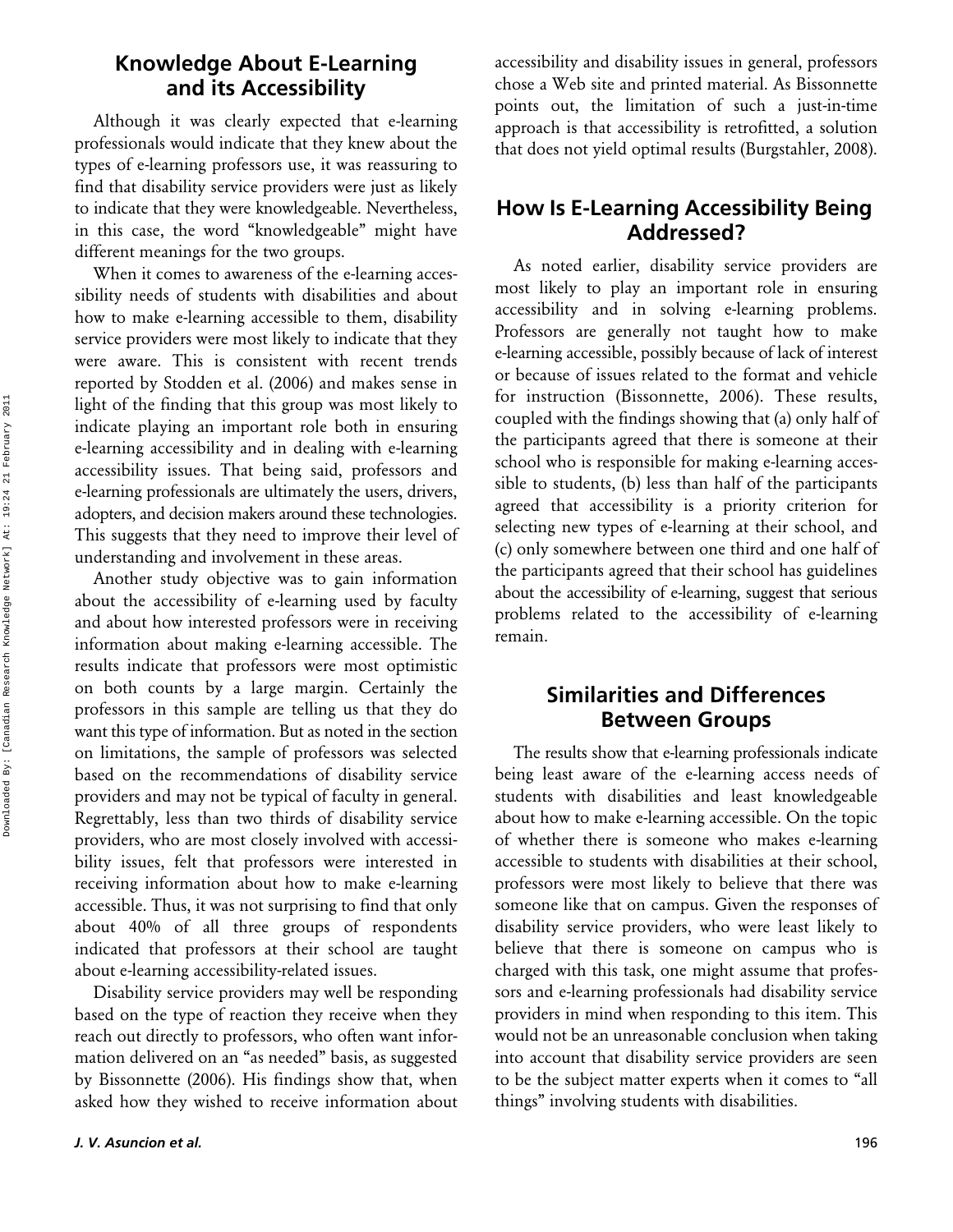Downloaded By: [Canadian Research Knowledge Network] At: 19:24 21 February 2011 Downloaded By: [Canadian Research Knowledge Network] At: 19:24 21 February 2011

Another study objective was to determine whether accessibility was a criterion in decision making when it comes to the adoption of e-learning products. E-learning professionals were, on the whole, more likely than the other two groups to indicate that this was the case, although only half of them indicated this. Related to this topic, participants were asked about the availability of guidelines or policies that explicitly address the accessibility of e-learning to students with disabilities on their campuses. Very few disability service providers told us that guidelines or policies existed at their school, whereas professors and e-learning professionals were more optimistic that such policies or guidelines were in place.

# **How Well Situations Actually Work and How Well They Could Potentially Work**

For those who indicated that they play an important role when it comes to ensuring that e-learning is accessible to students with disabilities, there was moderate agreement among the three groups that this situation works well. Similarly, those who indicated that problems related to the accessibility of e-learning come to them for resolution also indicated that this works reasonably well.

The views of those campus disability service providers, professors, and e-learning professionals who told us that they were not involved with ensuring e-learning accessibility and who did not have people or processes in place to make e-learning accessible to students with disabilities were also explored. These individuals were asked about how well things would work if circumstances were different, and they had a larger role to play. Here the findings indicate that of those who currently do not do so, only disability service providers believe that playing an important role in ensuring accessibility would work well. The other two groups were more pessimistic about this. As for e-learning problems coming to them for resolution, the results indicate that those not currently responsible for resolving problems believe that problems coming to them would not work especially well.

When it came to the perceived benefits of teaching professors about e-learning accessibility and about implementing institution-wide accessibility guidelines, the findings indicate that those who do not have these structures in place are more optimistic that these changes would be beneficial than are those who have experience with these, and are thus more informed.

The one realm where both the "haves" and the "have-nots" of all three groups agreed concerns the benefit of having someone who makes e-learning accessible to students with disabilities on campus. All three groups, including those who actually have a person charged with this responsibility at their school and those who do not, agreed that this state of affairs is very desirable.

## **SUMMARY AND IMPLICATIONS**

Overall, the findings indicate that campus disability service providers were most likely to believe that problems related to the accessibility of e-learning go to them and e-learning professionals were least likely to believe this. In addition, only half of the participants indicated that (a) professors are taught about e-learning accessibility, (b) there is someone on campus who makes e-learning accessible, (c) accessibility is a criterion for selecting new types of e-learning, and (d) their school has guidelines or policies about e-learning accessibility. These findings suggest that serious problems related to the accessibility of e-learning remain.

The finding that problems associated with e-learning accessibility are typically not brought to the attention of e-learning professionals who, after all, support and deal with e-learning on campus was puzzling. Is it that there is little communication between campusbased disability service providers and e-learning professionals? Or is it that e-learning professionals do not see themselves as being responsible for addressing the requirements of the subset of students with disabilities, leaving this to the domain of disability service providers?

Even more troubling were the findings that in the cases of both accessibility guidelines and faculty training, those individuals who did not have these in place at their school felt that they were more desirable to have than was warranted, according to the opinion of those who actually had them at their schools. This suggests a closer look is required into whether faculty actually make use of available training in e-learning accessibility and whether policies to purchase accessible e-learning exist only on paper, rather than in actuality.

Finally, in cases where colleges and universities do have policies and guidelines that specifically address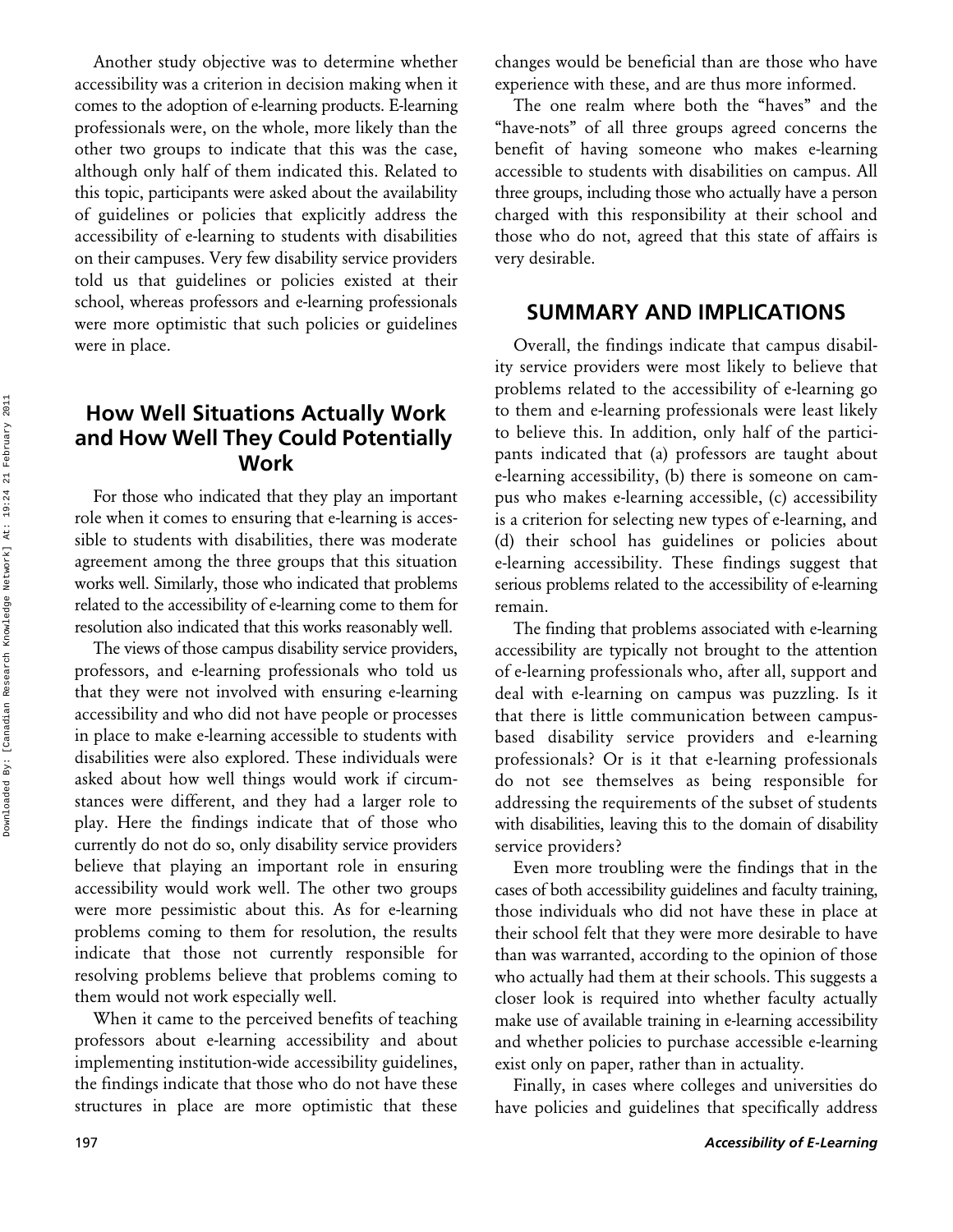e-learning accessibility training and policies, understanding what has worked well and what has not would clearly be of use to those institutions that might wish to put such practices in place.

# **RECOMMENDATIONS Create a Role for an E-Learning Accessibility Specialist**

Whether it means adding to an individual's existing mandate or creating a new role, the results indicate that having someone on campus who is responsible for making e-learning accessible to students with disabilities would be beneficial. This is not to suggest that this accountability should rest within the office or service responsible for students with disabilities. Rather, it would be appropriate that this person be a member of the department or unit that is responsible for e-learning for the school.

## **Adopt E-Learning Accessibility Guidelines**

Colleges and universities should consider developing and adopting e-learning accessibility guidelines that address both in-house development of e-learning and purchases of e-learning products and technology. To be effective, such guidelines would need to be viewed as requirements, as opposed to being optional. They would need buy-in from a variety of stakeholders and would need senior-level support within the institution.

#### **Improve Training**

Many colleges and universities already offer training on how to integrate e-learning in teaching and on how to use specific e-learning tools. As a start, developing a module on how to make e-learning accessible and integrating this into existing training would, at a minimum, begin sensitizing faculty and staff to the issues. Other, more targeted modules can be considered on specific topics, such as how to make a Web site or a PDF file accessible, based on needs. There are numerous online resources to act as a starting point, including EASI (http://easi.cc/), DO-IT (www.washington.edu/doit/), and WebAIM (www.webaim.org/).

## **Have the Campus Disability Service Provider Play a Larger Role in E-Learning Decisions**

Virtually all schools have an individual, a committee, or a department that is responsible for e-learning products and the training of faculty in the effective use of ICTs in teaching. Inviting campus-based disability service providers to sit on this body could go a long way toward ensuring that e-learning is accessible to students with disabilities, toward developing guidelines and policies that explicitly address the accessibility of e-learning, and toward including accessibility issues in faculty training.

#### **CONCLUSIONS**

To assure that students with disabilities have the chance to gain the same skills, experience, and opportunities that their nondisabled peers derive from e-learning, professors, e-learning professionals, and campus disability service providers, together, must play a role in making e-learning accessibility a priority.

#### **ACKNOWLEDGMENTS**

Funding for this research was provided by the Social Sciences and Humanities Research Council of Canada (SSHRC), the Dis-IT Research Alliance, and the Canadian Council on Learning. We gratefully acknowledge the assistance and collaboration of our partners: the Adaptech Research Network, the National Educational Association of Disabled Students (NEADS), the Association Québécoise des étudiants ayant des incapacités au postsecondaire (AQEIPS), the Canadian Association of Disability Service Providers in Post-secondary Education (CADSPPE), the Service d'Aide à l'Intégration Des Élèves (SAIDE), and the Association Québécoise Inter-universitaire des Conseillers aux Étudiants ayant des Besoins Spéciaux (AQICEBS). We are also grateful to the study participants as well as to the students, research assistants, collaborators, and professionals who made this investigation possible.

## **REFERENCES**

Abrami, P. C., Bernard, R. M., Wade, C. A., Schmid, R. F., Borokhovski, E., Tamim, R., et al. (2006). A review of e-learning in Canada: A rough sketch of the evidence, gaps and promising directions. *Canadian*